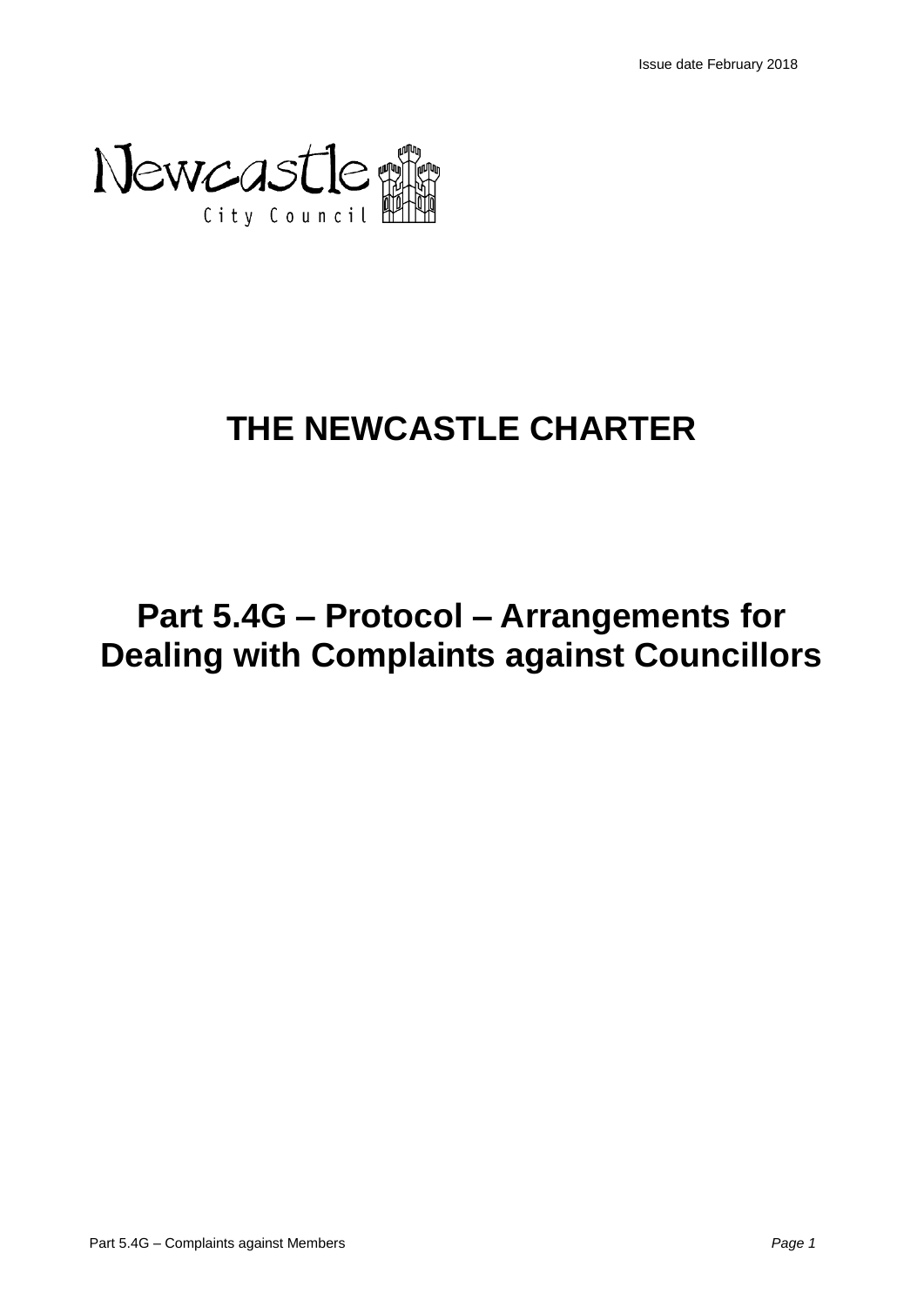### **Notes:-**

**This Part sets out how the Council will deal with complaints against Councillors. It is a local protocol and does not form part of the Code of Conduct for Members under the Localism Act 2011.**

**These are the arrangements under which allegations that a member has failed to comply with the Code of Conduct can be investigated and decisions can be made, as required by the Localism Act 2011.** 

## **Statutory Sources**

Localism Act 2011, s28(6)

## **Authorisation**

These arrangements were approved, in principle, by City Council on 13 June 2012. Standards Committee subsequently approved these written arrangements on 20 July 2012.

Standards Committee approved amendments to these written arrangements on 13 October 2017.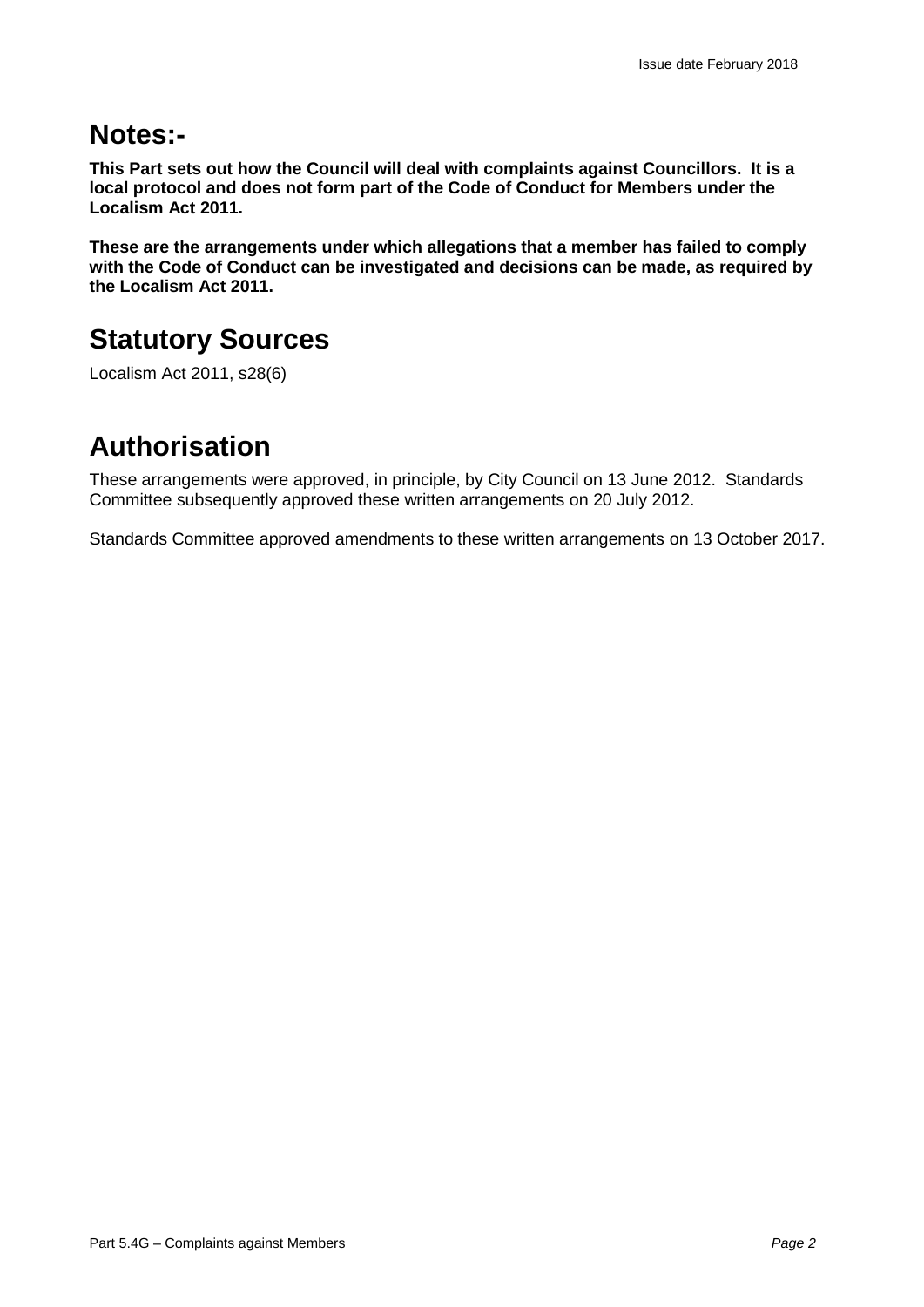### Newcastle upon Tyne City Council

### Arrangements for dealing with standards allegations against members under the Localism Act 2011

#### **1 Context**

In this document, references to "the Council" mean Newcastle upon Tyne City Council and references to "authority" mean either the Council or any one of the parish councils in its area.

These Arrangements explain how you may make a complaint that an elected (or co-opted) member of the Council, or of a parish council in its area, has failed to comply with the relevant authority's Code of Conduct, and how the Council will deal with your complaint.

The Council is required to have such arrangements in place by section 28 of the Localism Act 2011. It is responsible for dealing with any complaint against a parish councillor in the city as well as complaints against its own members.

As part of the arrangements, the Council must appoint at least one Independent Person, whose views must be sought by the Council before it takes a decision on a complaint which has been investigated, and whose views may also be sought by the Council, or the member against whom the complaint has been made, at any stage in the process. The Council has in fact appointed two Independent Persons.

References in these arrangements to "the Subject Member" mean the member against whom the complaint has been made.

#### **2 The Code of Conduct**

The Council has adopted a Code of Conduct for its members. It is available for inspection on the Council's website and on request from its Service Manager Democratic Services or Assistant Director Legal Services.

Each parish council must also adopt a Code of Conduct. The Code of each parish council is available on request from the clerk of the relevant parish council and also on any website operated by the parish council. Details of the parish clerks can be found on the City Council's website.

#### **3 Making a complaint**

If you wish to make a complaint, please write or email to  $-$ 

The Monitoring Officer Newcastle City Council Civic Centre Newcastle upon Tyne NE1 8QH

 $Or -$ 

[john.softly@newcastle.gov.uk](mailto:stuart.ovens@newcastle.gov.uk)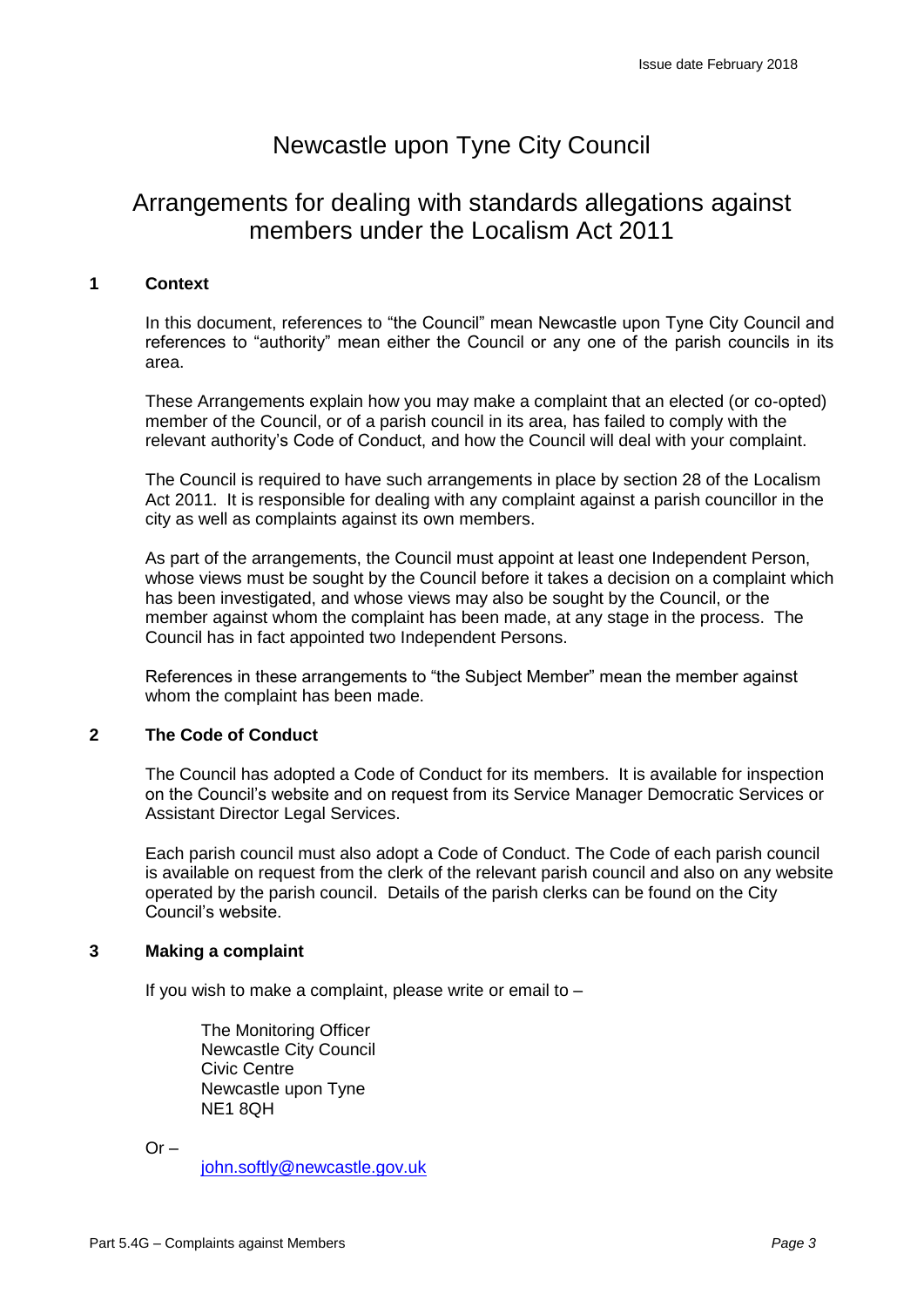The Monitoring Officer is a senior officer of the authority who has statutory responsibility to maintain the register of members' interests and to administer complaints of member misconduct.

(In these arrangements, references to "the Monitoring Officer" mean either the Monitoring Officer personally or any other person (including the Deputy Monitoring Officer) who s/he has authorised to act on his/her behalf in relation to any particular complaint)

To make sure we have all the information we need to process your complaint, please complete and send us the model Complaint Form. This can be downloaded from the Council's website and is available on request from its Service Manager Democratic Services or Assistant Director Legal Services.

Please include your name and a contact address or email address, so that we can acknowledge receipt of your complaint.

If you want to keep your name or address confidential, please explain why in the space provided on the complaint form, in which case we will not disclose your name or address to the member against whom you make the complaint, without first consulting you. Anonymous complaints will not usually be investigated, unless there are compelling reasons to do so.

The Monitoring Officer will acknowledge receipt of your complaint within 5 working days.

The Monitoring Officer will also, within 5 working days, normally provide a copy of your complaint to the member against whom it is made and disclose your identity (unless you have requested confidentiality and the Monitoring Officer thinks it is appropriate to keep your identity confidential). In exceptional cases, where disclosure of the details might prejudice a future investigation, the Monitoring Officer may delay doing this.

The Monitoring Officer will also ask both you and the member who you have complained against not to make public the complaint until the Monitoring Officer has decided how it should be dealt with and any investigation into it is completed.

#### **4 Will your complaint be investigated?**

The Monitoring Officer will review every complaint received and, after consulting the Independent Persons where appropriate, decide whether it merits formal investigation. This decision will normally be taken within 10 working days of receiving your complaint. The Monitoring Officer will inform you of this decision and the reasons for it.

Before making this decision, the Monitoring Officer may ask you, or the member who you have complained against, for more information. If your complaint is against a parish councillor, the Monitoring Officer may also inform the Parish Council (or its clerk) of your complaint and seek their views before deciding about a formal investigation.

In appropriate cases, the Monitoring Officer may try to resolve your complaint informally, without a formal investigation. Informal resolution might involve the member accepting that his/her conduct was unacceptable and offering an apology, or other remedial action by the Council. Where the member, or the Council, makes an offer of local resolution which you are not willing to accept, the Monitoring Officer will take this into account (in consultation with the Independent Persons) before deciding whether the complaint merits formal investigation.

If your complaint alleges criminal conduct, the Monitoring Officer may call in the Police and other regulatory agencies.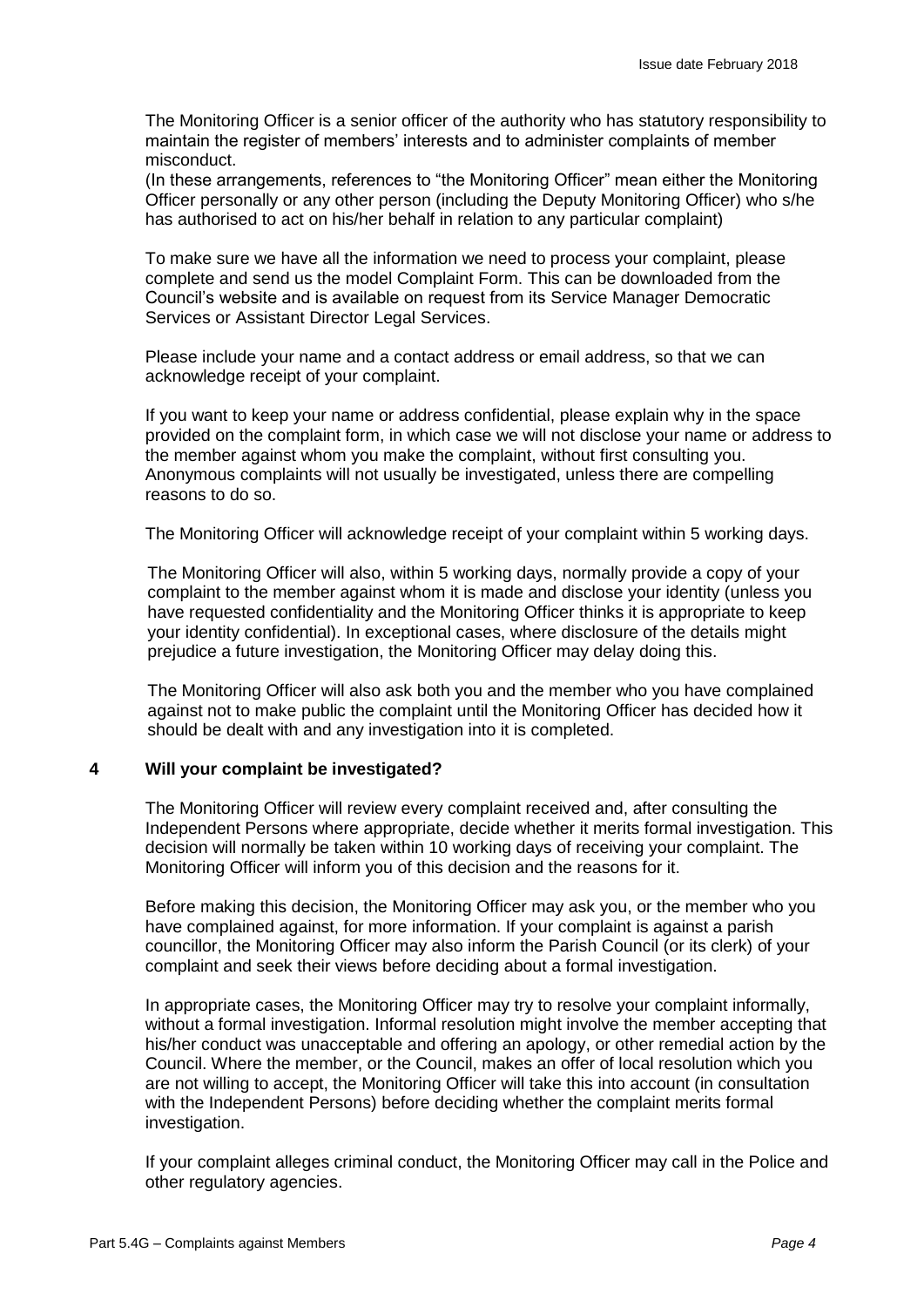The Monitoring Officer may ask the Standards Committee to decide whether a formal investigation should be carried out where s/he feels this decision might more appropriately be made by the Committee.

#### **5 How is the investigation conducted?**

The Council has agreed a procedure to investigate misconduct complaints (set out in Appendix 1).

If the Monitoring Officer decides a formal investigation is needed, s/he will appoint an Investigating Officer, who may be a solicitor or barrister employed by the Council or an officer of another authority or an external investigator.

The Investigating Officer will immediately contact you to let you know s/he has been appointed. S/he may also well want to speak to you to clarify details of your complaint, whether you have any supporting documents and what witnesses need to be interviewed.

The Investigating Officer will also normally write to the member against whom you have complained and ask for their explanation of events, and any relevant documents or witnesses s/he wishes to rely on. (In exceptional cases, where it is considered appropriate to keep your identity confidential, or where disclosure of details might prejudice the investigation, this information may be withheld from the member).

At the end of the investigation, the Investigating Officer will produce a draft report and send a copy of it (in confidence) to you and to the member concerned. You will each then have an opportunity to identify any matter which you disagree with and to give your reasons why.

Having received, and taken account of, any comments which you may make on the draft report, the Investigating Officer will finalise the report and send it to the Monitoring Officer.

#### **6 What happens if the Investigating Officer concludes that there is no evidence of a failure to comply with the Code of Conduct?**

The Monitoring Officer will review the Investigating Officer's final report and send it to the Independent Persons for their views on it. If, after considering any views from the Independent Persons, the Monitoring Officer is satisfied with the conclusion that there has been no breach of the Code, s/he will write to you and to the member concerned (and to the Parish Council where the complaint is against a parish councillor) notifying you that s/he is satisfied that no further action is required, and give you both a copy of the final report.

If the Monitoring Officer is not satisfied (again after consulting the Independent Persons) that the Investigating Officer's conclusion is necessarily correct or well-founded, the Monitoring Officer may either (a) ask the Investigating Officer to reconsider his/her report or (b) deal with the report under paragraph 7 below. The Monitoring Officer shall in any event have the right to deal with the report under paragraph 7 below if s/he considers a hearing by members is nevertheless appropriate in all the circumstances.

#### **7 What happens if the Investigating Officer concludes that there is evidence of a failure to comply with the Code of Conduct?**

The Monitoring Officer will review the Investigating Officer's report and, after seeking the views of the Independent Persons, will then either send the matter to the Standards Committee for local hearing or seek a local resolution.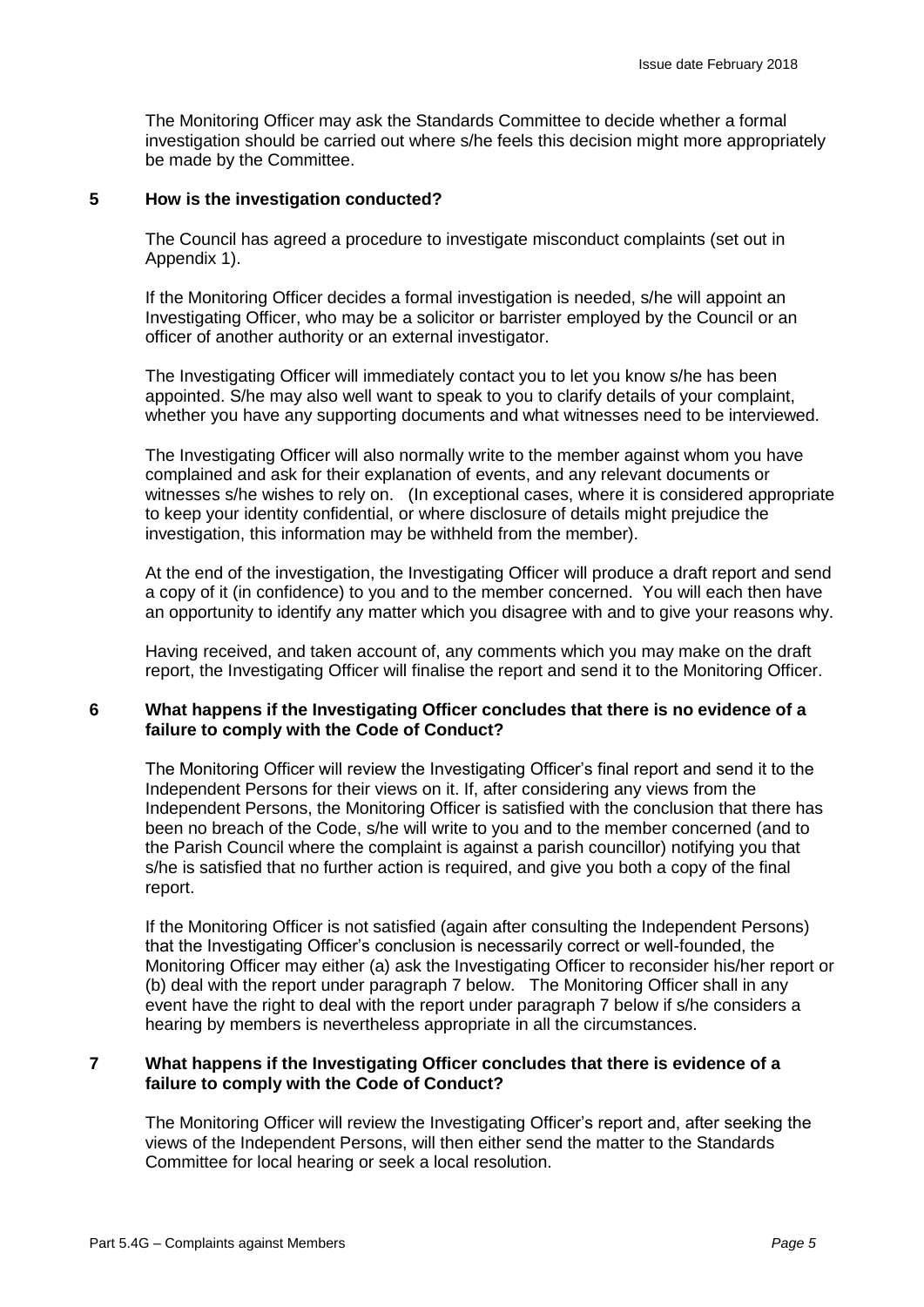#### 7.1 Local Resolution

The Monitoring Officer may consider the matter can still be amicably and reasonably resolved without the need for a hearing. In such a case, s/he will consult (a) the Independent Persons (b) the Chair of the Standards Committee and (c) you as the complainant.

The Monitoring Officer will only seek a local resolution at this stage if you agree to this and after taking into account the views of the Independent Persons and the Chair of Standards Committee.

A local resolution might involve the member accepting that his/her conduct was unacceptable and offering an apology, and/or other appropriate remedial action by the Council.

If the member complies with the suggested resolution, and you as the complainant agree to it, the Monitoring Officer will report the matter to the Standards Committee (and, if appropriate, the Parish Council) for information, but will take no further action. If you do not agree the proposed resolution, the Monitoring Officer will refer the matter for a local hearing in any event.

#### 7.2 Local Hearing

If the Monitoring Officer (after consulting the Independent Persons) considers that a local resolution is not appropriate, or you or the member do not agree the proposed local resolution, then the Monitoring Officer will refer the Investigating Officer's report to the full Standards Committee which will conduct a local hearing to decide whether the member has failed to comply with the Code of Conduct and, if so, what action to take.

The Council's agreed procedure for local hearings is at Appendix 2.

In summary, the Monitoring Officer will conduct a "pre-hearing process", to try and identify what matters will be in dispute at the hearing to ensure it is properly organised. At the hearing itself, the Investigating Officer will present his/her report, and produce such evidence as s/he considers appropriate to substantiate his/her conclusion that the member has failed to comply with the Code of Conduct. The Investigating Officer may ask you as the complainant to attend and give evidence to the Standards Committee. The member will then have an opportunity to give his/her evidence and call witnesses and make representations to the Committee about the complaint.

The Standards Committee, with the benefit of any advice from the Independent Persons, may conclude that the member did not fail to comply with the Code of Conduct, and so dismiss the complaint.

If the Standards Committee concludes that the member did fail to comply with the Code, the Chair will inform the member of this finding and the Committee will then consider what action, if any, it should take. Before deciding this, it will give the member an opportunity to make representations to the Committee and will also consult the Independent Persons.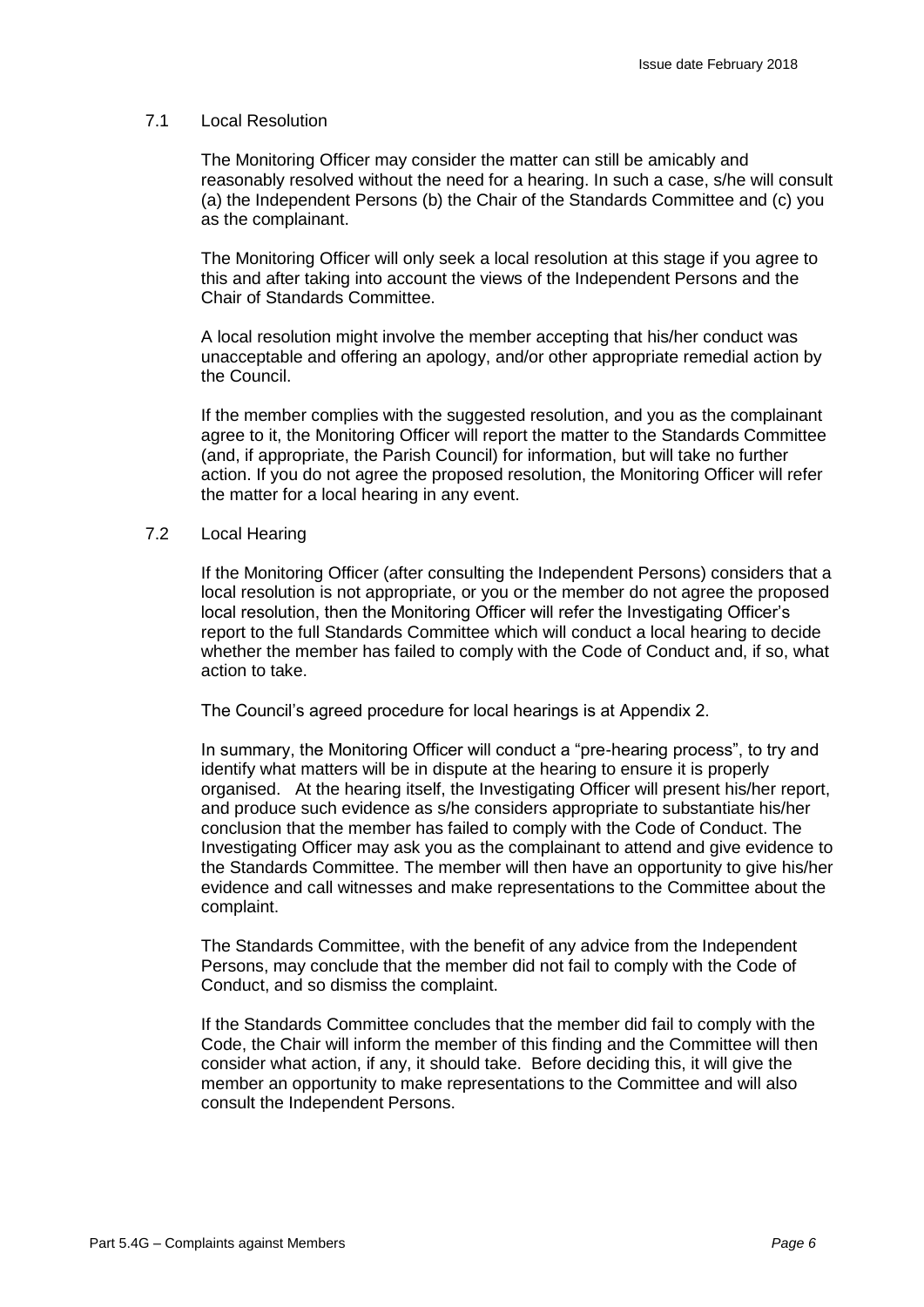#### **8 What action can the Standards Committee take where a member has failed to comply with the Code of Conduct?**

The Council has delegated to the Standards Committee such powers as it has to take action against any individual member as may be necessary to promote and maintain high standards of conduct. Accordingly the Standards Committee may –

- 8.1 Issue a formal censure;
- 8.2 Recommend to the Council, or to the Parish Council, the issue of a formal censure by the Council or by the Parish Council;
- 8.3 Publish its findings in respect of the member's conduct;
- 8.4 Report its findings to Council, or to the Parish Council*,* for information;
- 8.5 Recommend to the Council (or the Parish Council) that the member be removed from any or all Committees or Sub-Committees (subject to the approval of the member's Political Group if applicable);
- 8.6 Recommend to the Council, or to the Parish Council, that the member be removed from being the chair or vice-chair of any Committees or Sub-Committees;
- 8.7 Recommend to the Leader of the Council that the member be removed from the Cabinet, or removed from particular Portfolio responsibilities;
- 8.8 Instruct the Monitoring Officer to, or recommend that the Parish Council should, offer training for the member;
- 8.9 Recommend to the Council, or to the Parish Council, that the member be removed from all outside appointments to which he/she has been appointed or nominated by the Council or by the Parish Council;

The Standards Committee has no power to suspend or disqualify the member or to withdraw a member's allowances.

#### **9 What happens at the end of the hearing?**

At the end of the hearing, the Chair will state the decision of the Standards Committee and any actions which the Committee has resolved to take.

As soon as reasonably practicable thereafter, the Monitoring Officer shall prepare a formal decision notice, and send a copy to you and the relevant member (and the Parish Council if appropriate) and make that decision notice available for public inspection.

#### **10 What is the Standards Committee?**

The Standards Committee is a Committee of the Council. The Council has decided it should comprise seven elected members of the Council (including no more than one Cabinet member) appointed on the nomination of party group leaders in proportion to the strengths of each party group on the Council. The Committee also includes two independent co-opted members (one of whom is the Chair of the Committee) and two coopted parish council representatives. All the co-opted members are non-voting members of the Committee.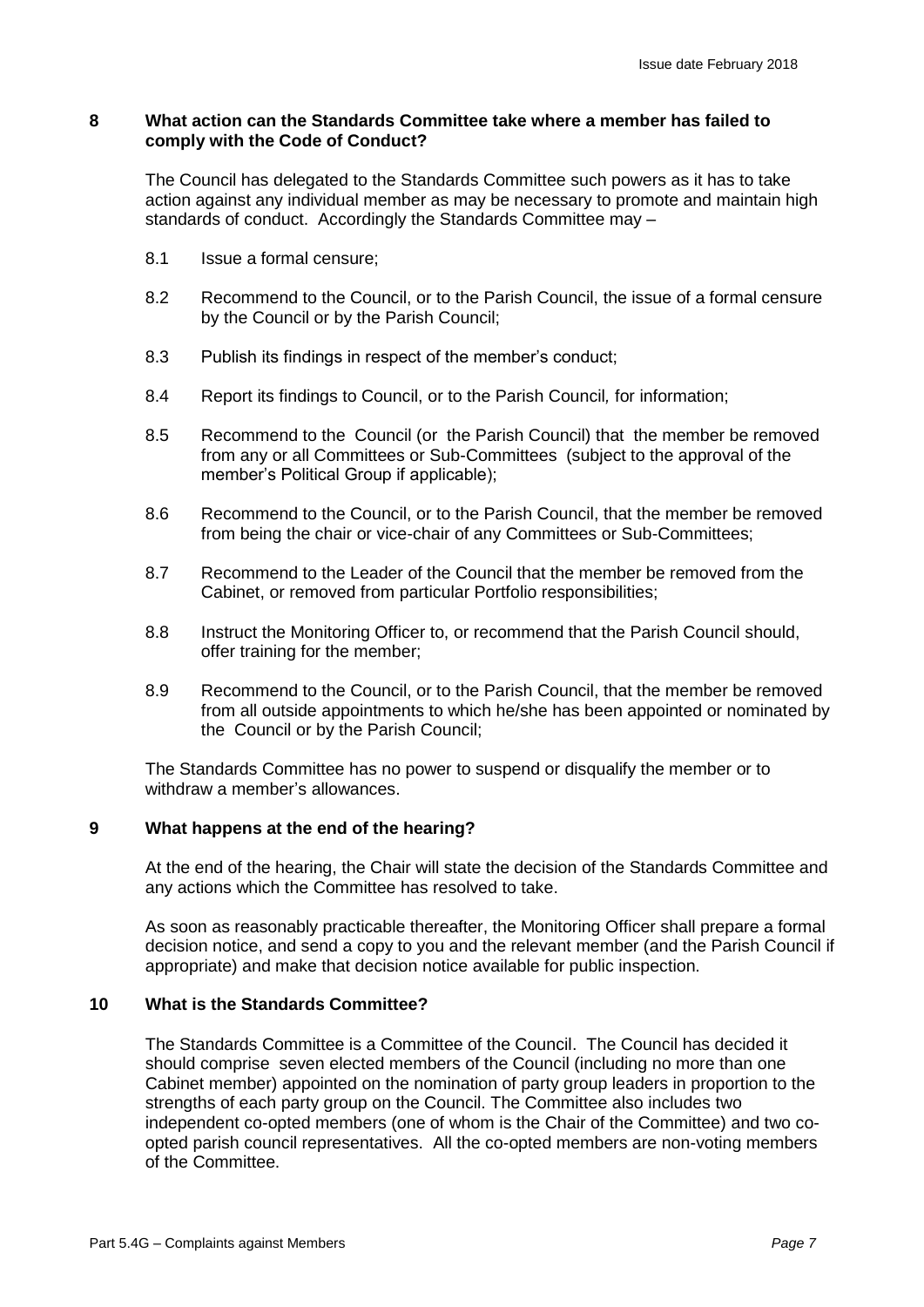The views of the Independent Persons will be sought and taken into account before the Standards Committee takes any decision about a breach of the Code of Conduct or what sanctions to impose.

#### **11 Who are the Independent Persons?**

The Council has appointed two Independent Persons. They are people who applied for the post following public advertisement.

An Independent Person cannot be someone who is (or has been within the past 5 years) a member, co-opted member or officer of the Council or one of the parish councils in its area, or is a relative or close friend of such a person.

#### **12 Revision of these arrangements**

The Council has given the Standards Committee delegated power to adopt and amend these arrangements from time to time if it thinks appropriate.

#### **13 Appeals**

There is no right of appeal (either for you, as complainant, or for the member whom you have complained about) against any decision made under these arrangements except as follows:

If you are aggrieved by a decision by the Monitoring Officer to either:

(i) not investigate your complaint, or

(ii) not refer it to Standards Committee where it has been investigated with a finding of no failure to comply with the Code,

then you can request the Monitoring Officer to reconsider such decision.

The Monitoring Officer will then consult the Independent Persons and the Chair of the Standards Committee before deciding whether to (a) uphold his/her original decision or (b) investigate the complaint or (as the case may be) refer the investigation finding to Standards Committee for it to decide if a hearing is nevertheless appropriate.

 If a member is aggrieved by a finding of Standards Committee that s/he has breached the Code of Conduct (or any sanction imposed as a result), s/he can request a review by an Independent Person of another local authority whose views, if critical of the original finding or sanction imposed, will result in the Standards Committee being required to reconsider its original decision.

The Monitoring Officer will arrange with a neighbouring local authority that one of its Independent Persons be made available for this purpose.

If you feel that the authority has failed to deal with your complaint properly, you can also make a complaint to the Local Government Ombudsman.

Appendix 1: Procedure for Investigations Appendix 2: Procedure for Hearings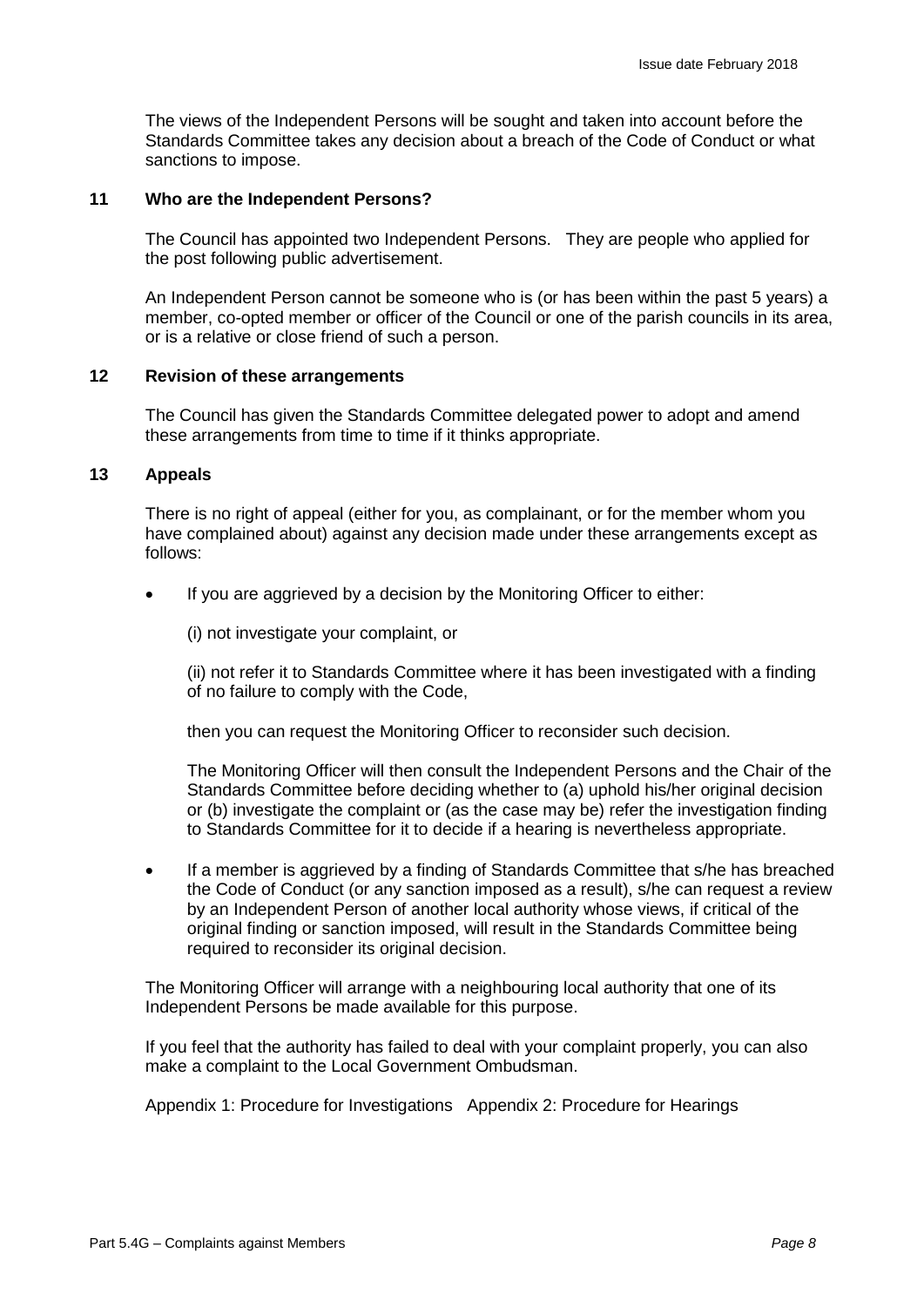#### **Standards Arrangements**

#### **Appendix 1 - Procedure For Investigations**

#### **Introduction**

If the Monitoring Officer decides that a complaint merits formal investigation, s/he will arrange for an Investigating Officer to investigate and prepare a report*.* 

This Appendix explains the procedure which will normally be followed in such an investigation, although the Investigating Officer may vary it in any particular case if s/he considers this desirable in the interests of justice or fairness or the effective conduct of the investigation.

It also explains how the investigation, depending on its conclusions, may lead to a formal hearing by the Committee.

#### **1. Investigation - General**

#### 1.1 Appointment of Investigating Officer

Within 3 working days of deciding that the complaint should be investigated, the Monitoring Officer will appoint an Investigating Officer to investigate and report on it. The Investigating Officer may be the Monitoring Officer or any other Council officer or appropriate external person nominated by him/her.

#### 1.2 Notification to the Subject Member

As soon as reasonably possible after appointment, the Investigating Officer shall send a copy of the complaint to the Subject Member and invite his/her initial comments on it.

#### 1.3 Request for Information from the Complainant

At the same time, the Investigating Officer shall notify the Complainant that s/he is investigating the complaint and tell him/her how it will be dealt with.

#### 1.4 Parish Council

The clerk to the relevant parish council will also be notified by the Investigating Officer of any decision to investigate a complaint against a parish councillor.

#### **2. Conduct of the Investigation**

#### 2.1 Purpose of the Investigation

The purpose of the investigation is to enable the Investigating Officer to prepare a report for the Monitoring Officer or the Standards Committee (as appropriate) with sufficient information for the Monitoring Officer or the Committee to determine whether the Subject Member has acted in breach of the Code of Conduct and, where there has been a breach, whether any action should be taken, and if so, what action.

#### 2.2 Investigation Process

The Investigating Officer will conduct the investigation in the manner s/he considers best able to ascertain all relevant facts and achieve the purpose of the investigation, having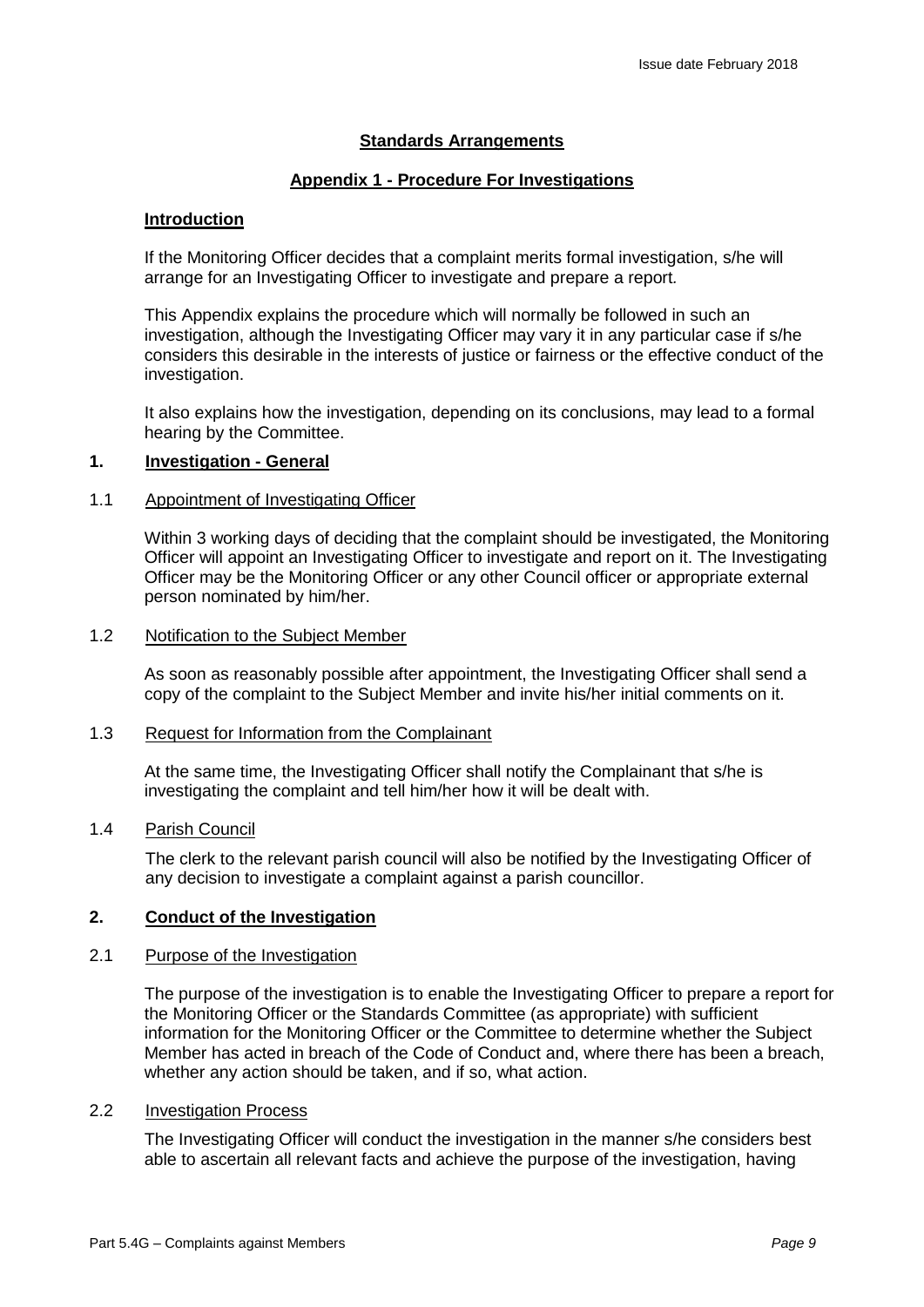regard to the rules of natural justice and the need for fairness. The Investigating Officer will complete his/her investigation as expeditiously as possible.

#### 2.3 Deferring an Investigation

The Monitoring Officer may defer an investigation if s/he considers it appropriate, for example because it might prejudice some other investigation or court proceedings into the matter.

#### **3. The Draft Report**

- 3.1 On completing his/her investigation, the Investigating Officer shall prepare a draft report, marked 'confidential'.
- 3.2 The draft report will state that it does not necessarily represent the Investigating Officer's final finding, and that s/he will prepare a final report once s/he has considered any comments received on the draft report.
- 3.3 The Investigating Officer shall send a copy of the draft report, in confidence, to the Subject Member and the Complainant, and request that they send any comments on it to him/her in writing within 10 working days.

#### **4 The Final Report**

4.1 After the expiry of the period referred to in paragraph 3.3 (or such extended period as the s/he may allow), the Investigating Officer shall reconsider and (if appropriate) amend his/her draft report in the light of any comments received, and expeditiously produce a final report, which will be given to the Monitoring Officer as soon as it is completed. This report will state that it represents the Investigating Officer's final findings.

#### **5 A Finding of No Evidence of Failure to Comply with the Code - Procedure**

- 5.1 If the Investigating Officer finds no evidence of a failure to comply with the Code and the Monitoring Officer (after consulting the Independent Persons and taking into account any views they may give on the report) is satisfied with the Investigating Officer's conclusion, the Monitoring Officer will normally:
	- (a) close the matter,
	- (b) provide a copy of the report and findings to the Complainant, the Subject Member, the Independent Persons and the clerk of the relevant parish council (if the Subject Member is a parish councillor), and
	- (c) report the findings to the Standards Committee for information.
- 5.2 If the Monitoring Officer (after consulting the Independent Persons) is not satisfied that the Investigating Officer's conclusion is necessarily correct or well-founded, or for any other reason, the Monitoring Officer may either (a) ask the Investigating Officer to reconsider his/her report or (b) deal with the matter under paragraph 6 below as if there had been a finding of evidence of failure to comply with the Code.

#### **6. A Finding of Evidence of a Failure to Comply with the Code- Procedure**

If the Investigating Officer finds evidence of a failure to comply with the Code then, after reviewing the report: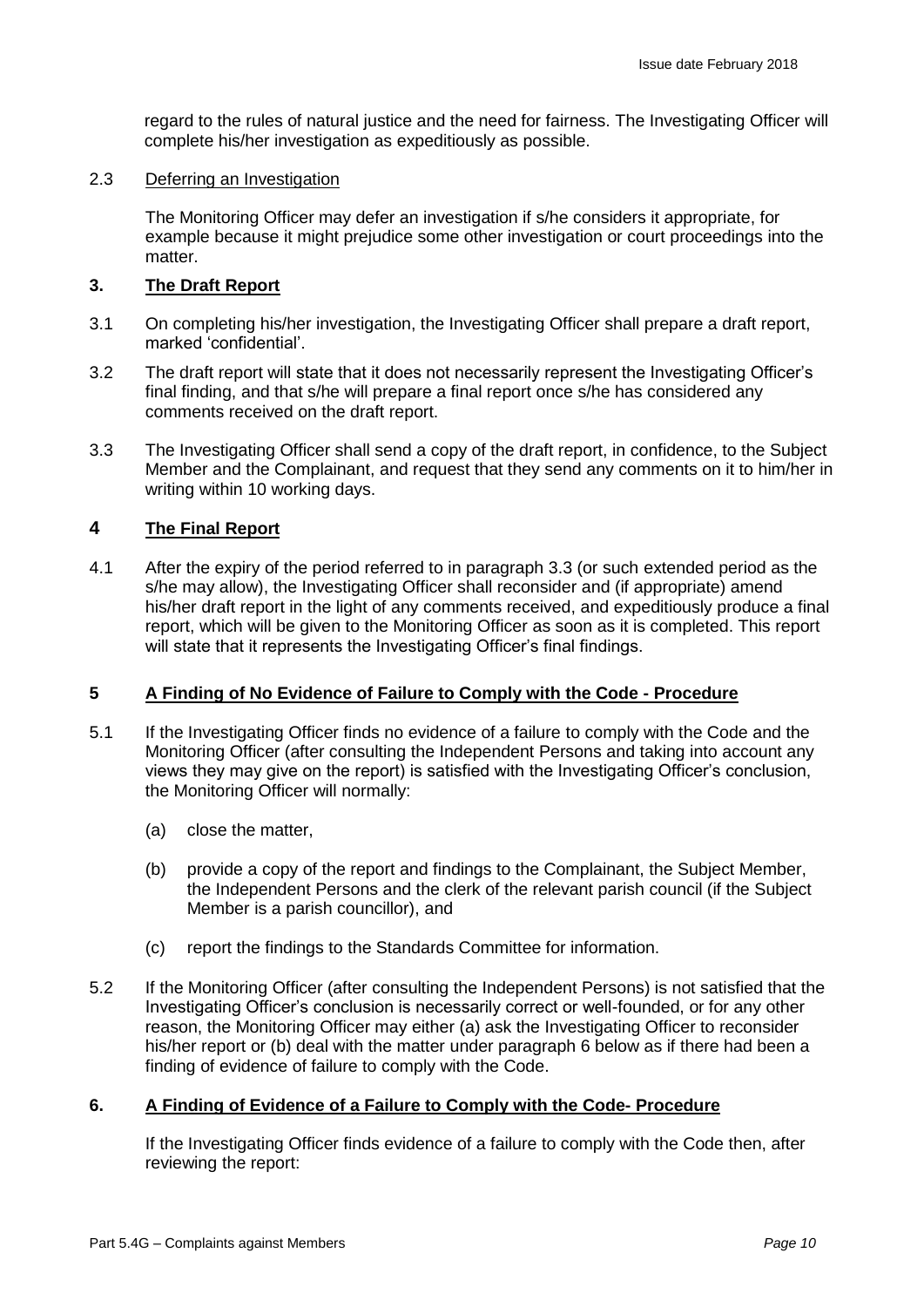#### 6.1 The Monitoring Officer will:

(a) provide a copy of the report and findings to the Complainant, the Subject Member, the Independent Persons, the Chair of the Standards Committee and the clerk of the relevant parish council (if the Subject Member is a parish councillor); and may

(b) in appropriate cases, and only following consultation with the Independent Persons and the Chair of the Standards Committee, seek local resolution to the satisfaction of the Complainant and then provide a summary report to the Standards Committee for information (and also to the clerk of the relevant parish council if applicable).

6.2 Where such local resolution is not appropriate, or not possible, the Monitoring Officer will arrange for a hearing by following the procedure set out in Appendix 2.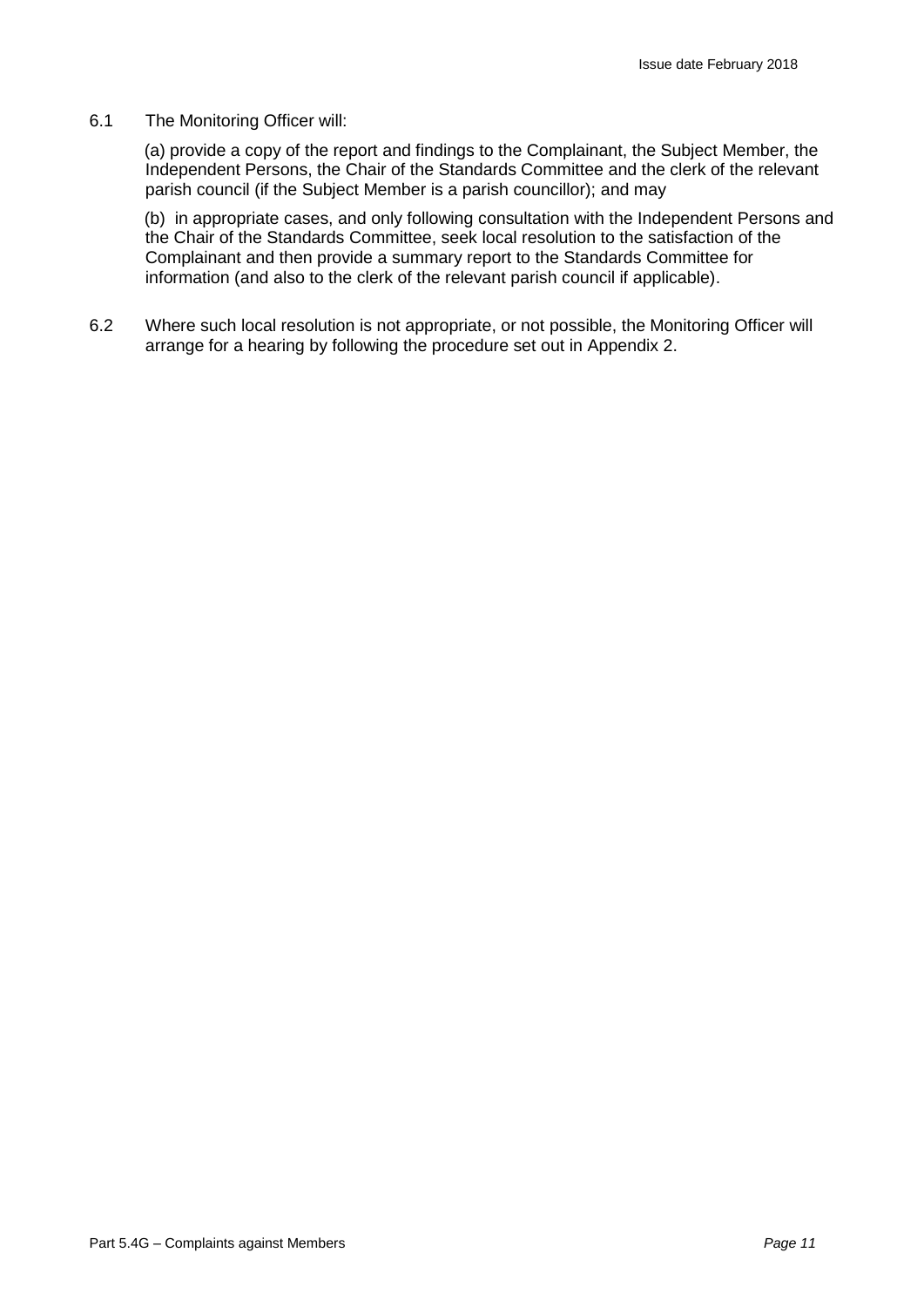#### **Standards Arrangements**

#### **Appendix 2 - Procedure For Hearings**

#### **1. Introduction**

This explains the procedure which will normally be followed for the hearing of a Code of Conduct complaint after a formal investigation. References to "the Subject Member" mean the member against whom the complaint has been made.

#### **Pre-hearing process**

#### **2. Purpose of Pre-hearing process**

- 2.1 The pre-hearing process deals with procedural issues only and should be completed within 20 working days of the Monitoring Officer deciding a hearing should be held.
- 2.2 Its purpose is to:
	- clarify if the Subject Member disagrees with any of the findings of fact in the Investigation Report and, if so, (a) whether this is likely to be relevant to any matter the hearing needs to decide and (b) whether evidence about them will need to be heard at the hearing.
	- decide if any part of the hearing is likely to be held in private and whether any parts of the Investigation Report (or other documents) should be withheld from the public prior to the hearing, on the grounds that they contain "exempt" material.

#### **3. Notification to the Subject Member and Request for Information**

- 3.1 Within 5 working days of deciding that a hearing is appropriate, the Monitoring Officer shall send a copy of the Investigation Report to the Subject Member and also notify the Subject Member of:
	- (i) the procedure which will be followed;
	- (ii) a proposed date for the hearing, being a date which appears convenient for both the Investigating Officer and the Subject Member to attend;
	- (iii) the fact that if the Subject Member seeks to dispute at the hearing any matter in the Investigation Report without having previously raised this during the pre-hearing process, the Committee may either (a) adjourn the hearing to arrange for any necessary witnesses to attend or (b) refuse to allow the Subject Member to dispute that matter and reach their decision on the basis of the matter as set out in the Investigation Report.
- 3.2 At the same time, the Monitoring Officer will ask the Subject Member to indicate in writing within 5 working days whether s/he:
	- (i) Disputes any of the findings of fact in the Investigation Report, including reasons for any such dispute;
	- (ii) Wishes to be represented at the hearing by a solicitor, barrister or any other person. (If the Subject Member wants to have a non-legal representative, s/he must obtain the Committee's consent);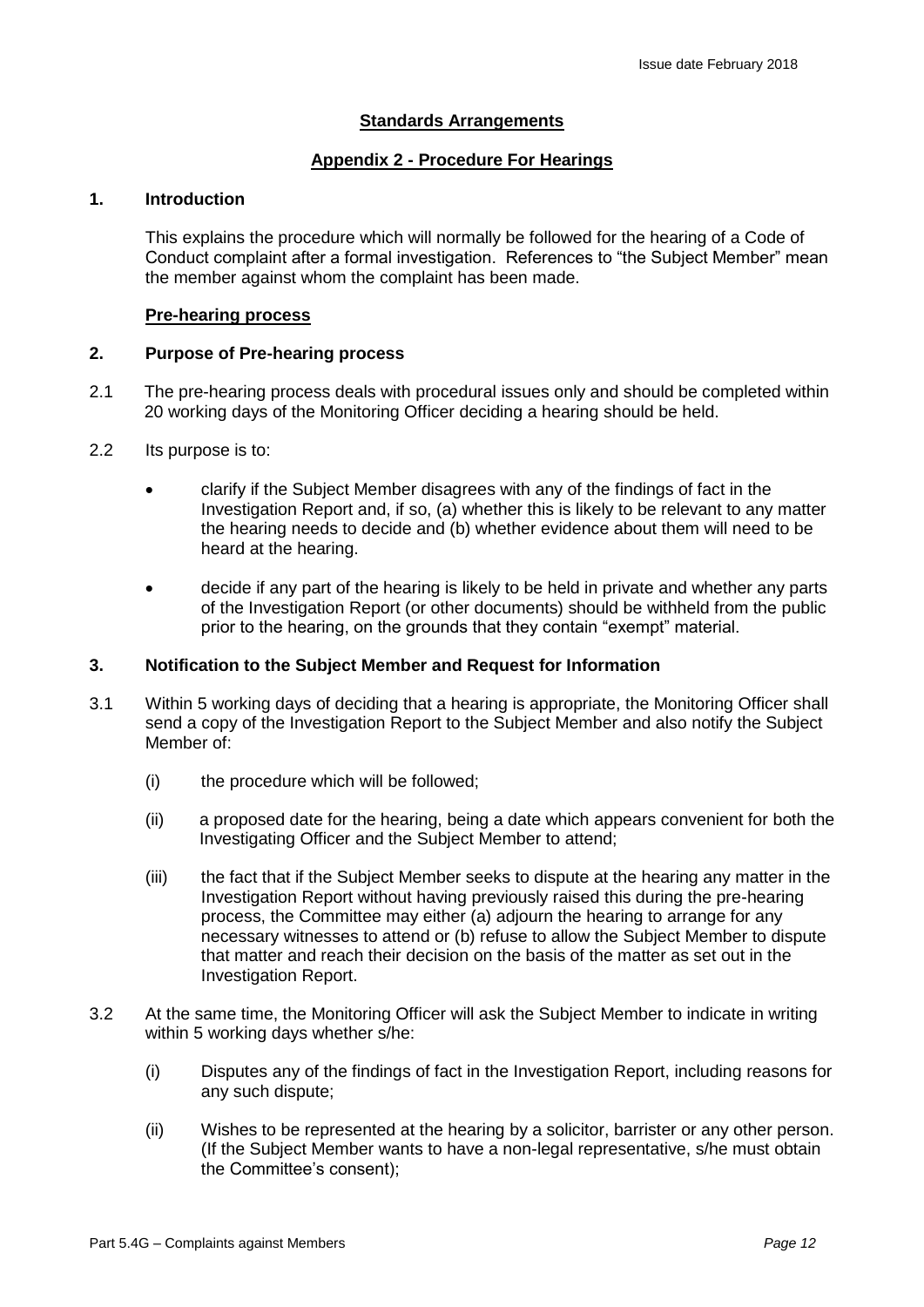- (iii) Intends to give evidence to the hearing, either verbally or in writing;
- (iv) Intends to call any witnesses to give evidence to the hearing and, if so, who;
- (v) Is able, and intends, to attend the hearing on the proposed date;
- (vi) Wants any part of the hearing to be held in private and, if so, why;
- (vii) Wants any part of the Investigation Report (or other relevant documents) to be withheld from the public and, if so, why;
- NOTE: If the Subject Member fails to notify the Monitoring Officer within the above timescale whether he/she intends to call any witnesses to give evidence to the hearing, the Subject Member will only be allowed to call any witnesses at the hearing at the discretion of the Chair.

#### **4. Notification to the Investigating Officer and Request for Information**

Within 2 working days of receiving the Subject Member's written response to the request in paragraph 3.2, the Monitoring Officer will send a copy of it to the Investigating Officer and invite him/her to comment on it within 5 working days and to also say whether s/he wants:

- (i) To call any witnesses to give evidence at the hearing and, if so, who
- (ii) Any part of the hearing to be held in private or any part of the Investigation Report (or other relevant documents) to be withheld from the public and, if so, which parts and why.

#### **5. Hearing**

#### 5.1 **General**

- 5.1.1. The hearing will be held within 40 working days of the Monitoring Officer deciding that a hearing is appropriate.
- 5.1.2 The Committee will aim to complete the hearing in one sitting.
- 5.1.3 There will be a presumption it will be held in public where possible to ensure the process is open and fair. However, background papers relating to complaints will remain confidential where they contain exempt or confidential information as defined under Part 5A Local Government Act 1972 and the public may be excluded from the hearing where such information is discussed.

#### 5.2 **Hearing Procedure**

The hearing procedure is set out in Schedule 1.

#### **6. Notice of the Committee's findings**

- 6.1 Within 10 working days after the hearing, the Committee will give a copy of its full written decision ("Decision Notice") to
	- (a) the Subject Member
	- (b) any parish council concerned,
	- (c) the Complainant and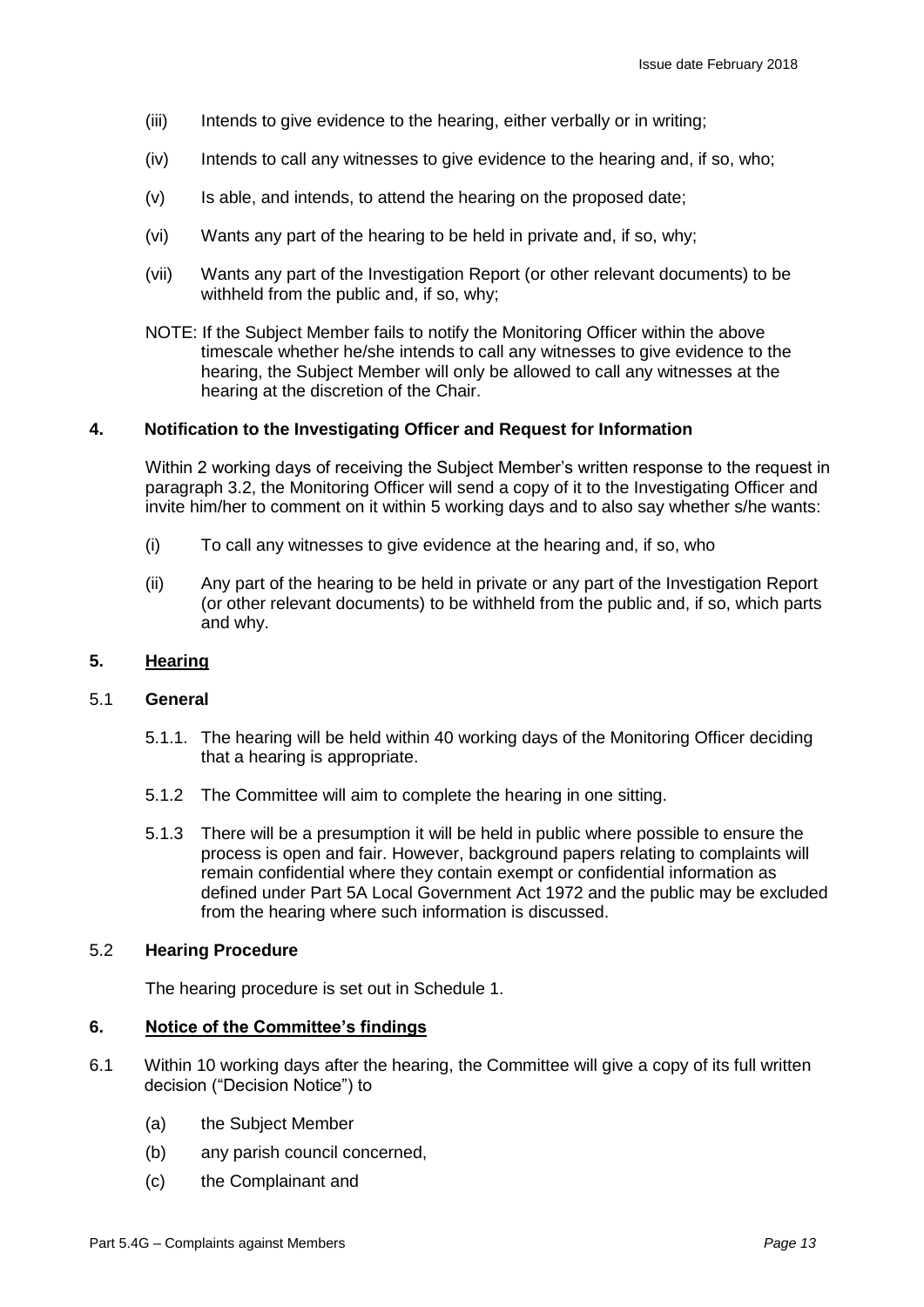- (d) the Independent Persons.
- 6.2 Subject to 6.3, it is open to the Committee to publicise its decision, and the reasons for it, as it thinks fit but it will normally do so by posting the Decision Notice on the Council's website and in its Customer Service Centres.
- 6.3 If the Committee finds that the Subject Member did not breach the relevant Code of Conduct, the Decision Notice must state that fact and give reasons for that finding. In this case, the Subject Member is entitled to require that no Decision Notice or any other summary of the decision be published.
- 6.4 If the Committee finds that the Subject Member failed to follow the Council's Code of Conduct, but that no action is needed, the Decision Notice must state that fact, outline what happened and give reasons for the decision.
- 6.5 If the Committee finds that the Subject Member failed to follow the Council's Code of Conduct and takes some action, the Decision Notice must state that, outline what happened, give reasons for the decision and state the action that has been taken.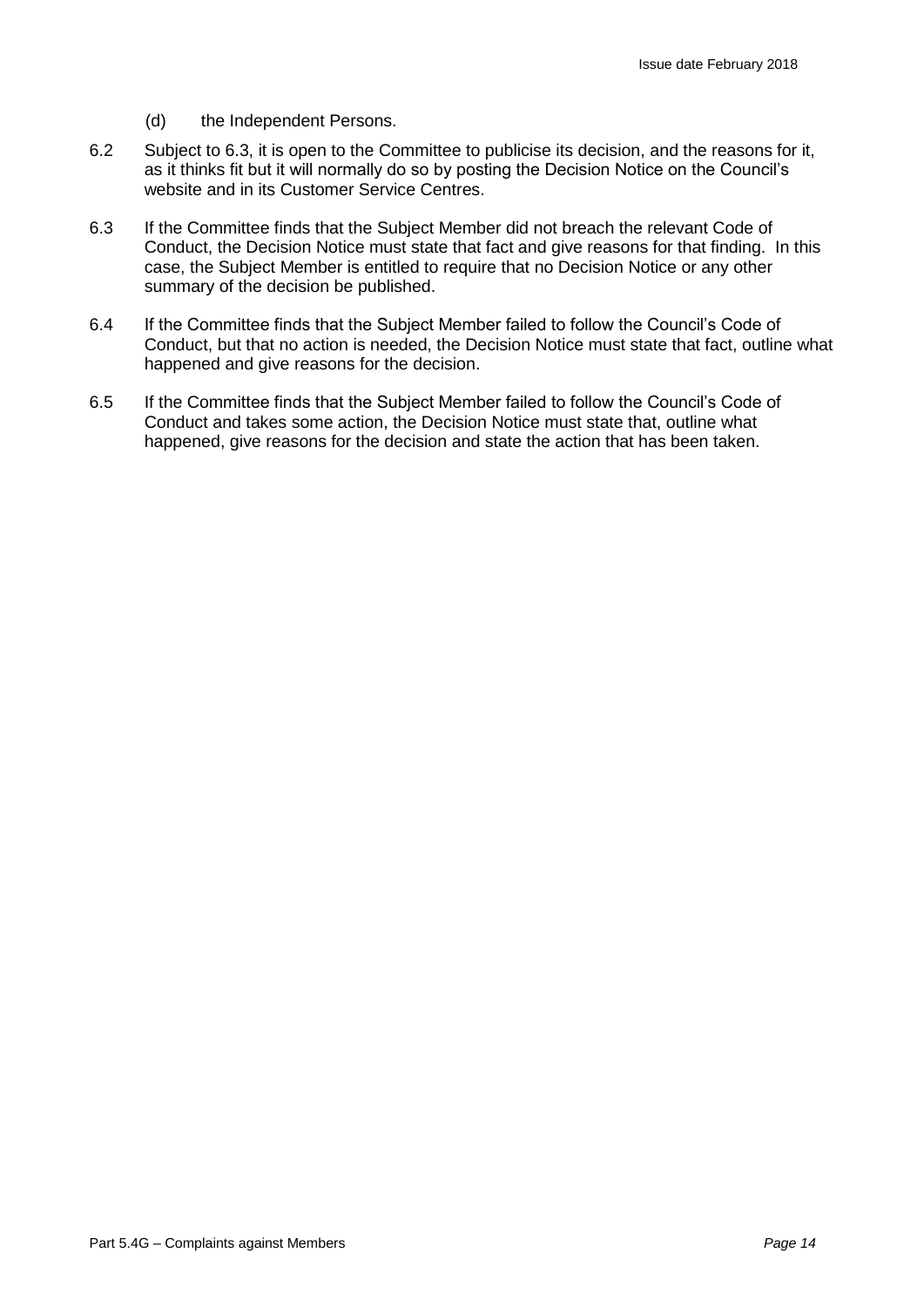#### **Schedule 1 to Appendix 2**

#### **Hearing Procedure**

#### Interpretation

In this Schedule and in Schedule 2 -

- 1. 'Member' means the Subject Member, including his/her nominated representative where the context reasonably allows this.
- 2. 'Investigating Officer' means the person appointed by the Monitoring Officer to undertake the investigation or his or her nominated representative.
- 3. 'Committee' means the Standards Committee.
- 4. 'Council' means Newcastle City Council.
- 5. 'Legal Advisor' means the officer responsible for providing legal advice to the Committee. This may be the Monitoring Officer, another legally qualified officer of the Council or someone appointed for this purpose from outside the Council.
- 6. 'Code of Conduct' means the Code of Conduct with which the complaint alleges the Member has failed to comply.
- 7. 'Independent Persons' means the persons appointed by the Council under s28 Localism Act 2011.

#### Representation

8. The Member may be represented or accompanied during the meeting by a solicitor, counsel or, with the permission of the Committee, another person.

#### Legal advice

9. The Committee may take legal advice, in private if necessary, from its Legal Advisor at any time during the hearing or while they are considering the outcome. The substance of any legal advice given to the Committee should be shared with the Member and the Investigating Officer if they are present.

#### Non attendance by the Member

10. If the Member does not attend the hearing, the Committee may consider the Investigating Officer's report in the Member's absence. If the Committee is satisfied with the Member's reason for not being able to attend the hearing, it may arrange for the hearing to be held on another date. Where the Committee proceeds in the Member's absence, this procedure shall be adapted as necessary, giving any representative of the Member who is present such rights as would have been given to the Subject Member.

#### Setting the scene

11. After everyone involved in the hearing has been formally introduced, the Chair should explain how the Committee will conduct the hearing.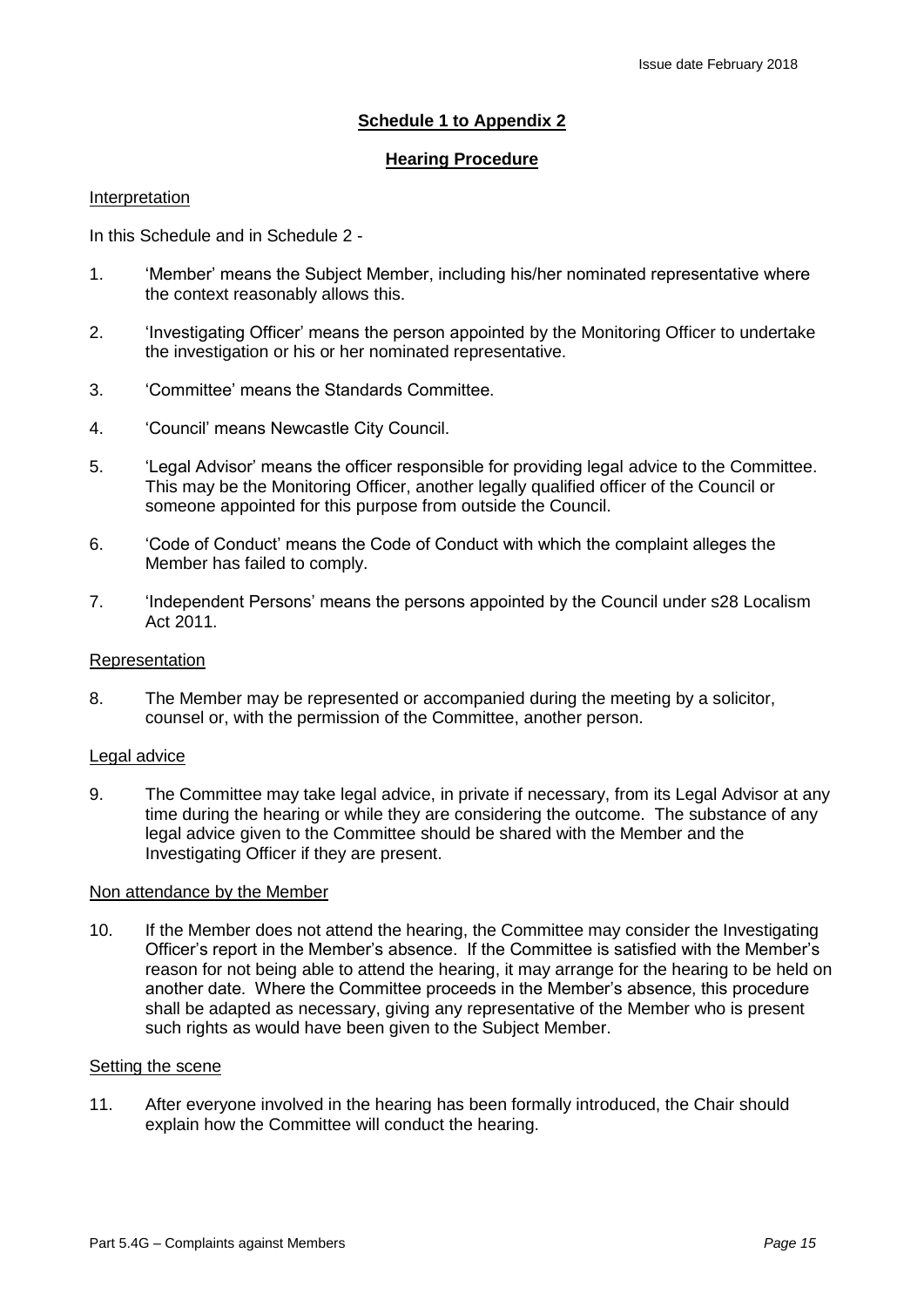#### Preliminary procedural issues

12. The Committee should then resolve any issues or disagreements about how the hearing should proceed, which have not been resolved during the pre-hearing process.

#### Making findings of fact

- 13. After dealing with any preliminary issues, the Committee should then move on to consider whether there are any significant disagreements about the facts contained in the Investigating Officer's report.
- 14. If there is no disagreement about the facts, the Committee can move on to the next stage of the hearing.
- 15. If there is a disagreement, the Investigating Officer should be invited to make any necessary representations to support the relevant findings of fact in the report. With the Committee's permission, the Investigating Officer may call any necessary supporting witnesses to give evidence. The Committee may give the Member an opportunity to challenge any evidence put forward by any witness called by the Investigating Officer by the cross-examination of the witness either directly by the Member (or his/her representative) or through the Chair.
- 16. The Member should then have the opportunity to make representations to support his/her version of the facts and, with the Committee's permission, to call any necessary witnesses to give evidence.
- 17. At any time, the Committee may question any of the people involved or any of the witnesses, and may allow the Investigating Officer to challenge any evidence put forward by witnesses called by the Member.
- 18. If the Member disagrees with most of the facts, it may make sense for the Investigating Officer to start by making representations on all the relevant facts, instead of discussing each fact individually.
- 19. If the Member disagrees with any relevant fact in the Investigating Officer's report, without having given prior notice of the disagreement, s/he must give good reasons for not mentioning it before the hearing. If the Investigating Officer is not present, the Committee will consider whether it would be in the public interest to continue in their absence.

After considering the Member's explanation for not raising the issue at an earlier stage and any comments of the Investigating Officer or Monitoring Officer, the Committee may then:

- (a) Continue with the hearing, relying on the information in the Investigating Officer's report;
- (b) Allow the Member to make representations about the issue, and invite the Investigating Officer (or Monitoring Officer) to respond and call any witnesses, as necessary;
- (c) Postpone the hearing to arrange for appropriate witnesses to be present, or for the Investigating Officer to be present if they are not already.
- 20. The Committee will usually consider the representations and evidence in private.
- 21. The Chair will then announce the Committee's findings of fact.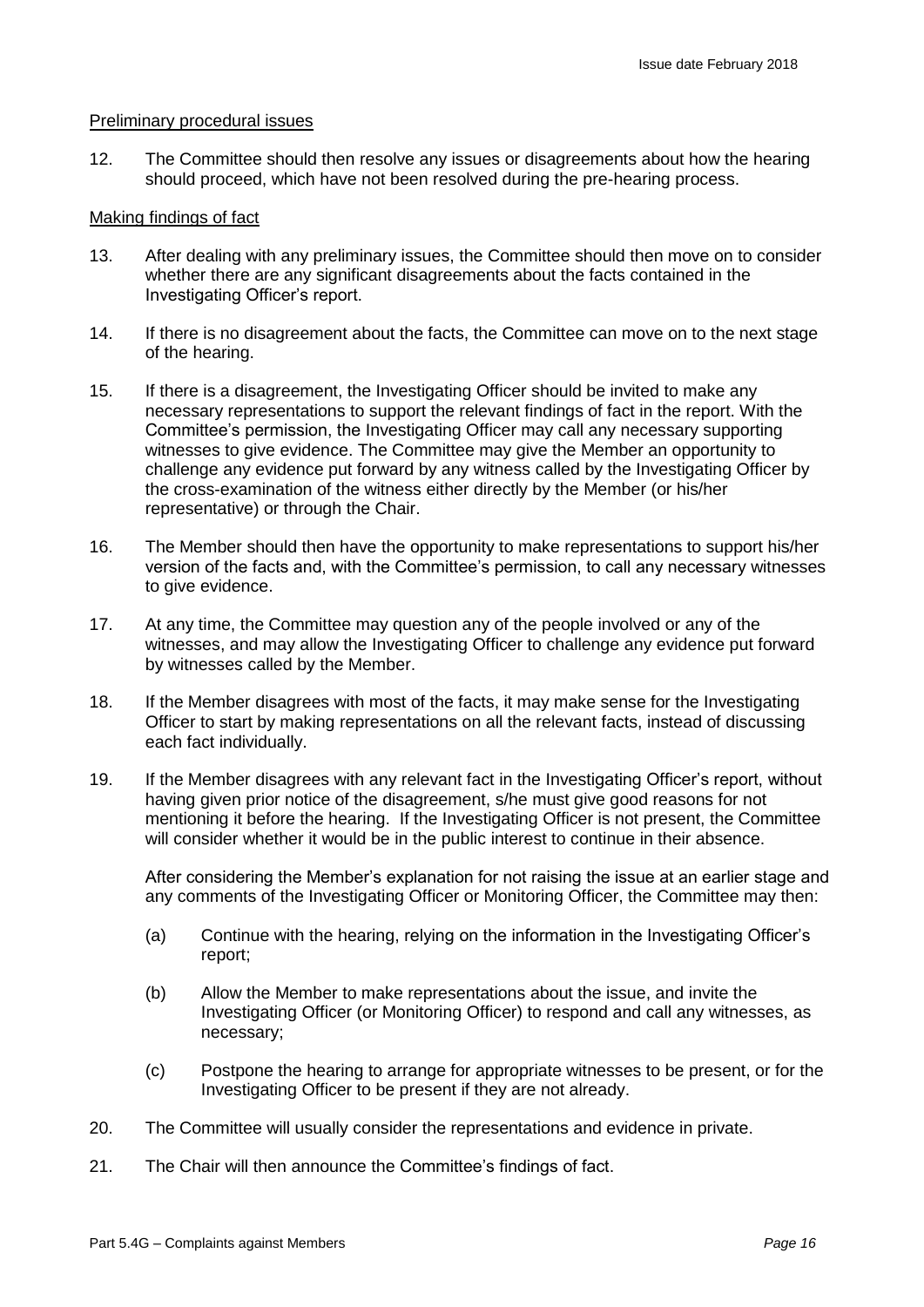#### Did the Member fail to follow the Code of Conduct?

- 22. The Committee will then consider whether, based on the facts it has found, the Member has failed to follow the Code of Conduct.
- 23. The Member should be invited to give relevant reasons why the Committee should decide that s/he has not failed to follow the Code of Conduct.
- 24. The Committee should then consider any verbal or written representations from the Investigating Officer.
- 25. The Committee may, at any time, question anyone involved on any point they raise in their representations.
- 26. The views of the Independent Persons, if present, will be sought and the Member and Investigating Officer will be given the opportunity to make representations on any such views which may be given.
- 27. The Member should be invited to make any concluding representations to the Committe
- 28. The Committee will usually then consider their final decision in private.
- 29. The Chair will then announce to those present at the hearing the Committee's decision as to whether the Member has failed to comply with the Code of Conduct.

#### If the Member has not failed to follow the Code of Conduct

30. If the Committee decides that the Member is not in breach of the Code of Conduct, the Committee can move on to consider whether it should make any recommendations to the Authority on any other matters arising.

#### If the Member has failed to follow the Code of Conduct

- 31. If the Committee decides that the Member has been in breach of the Code of Conduct, it will consider any verbal or written representations from the Investigating Officer and the Member as to:
	- (a) whether the Committee should take any action; and
	- (b) what form any action should take.
- 32. The Committee may question the Investigating Officer, Monitoring Officer and Member, and take legal advice, to ensure it has the information it needs to make an informed decision. It shall also invite, and take into account, the views of any Independent Person who is present.
- 33. The Committee will then deliberate in private to consider whether to take any action, and, if so, what the action should be. The actions available to the Committee are set out in Schedule 2.
- 34. The Chair will announce the Committee's final decision on appropriate action to those present.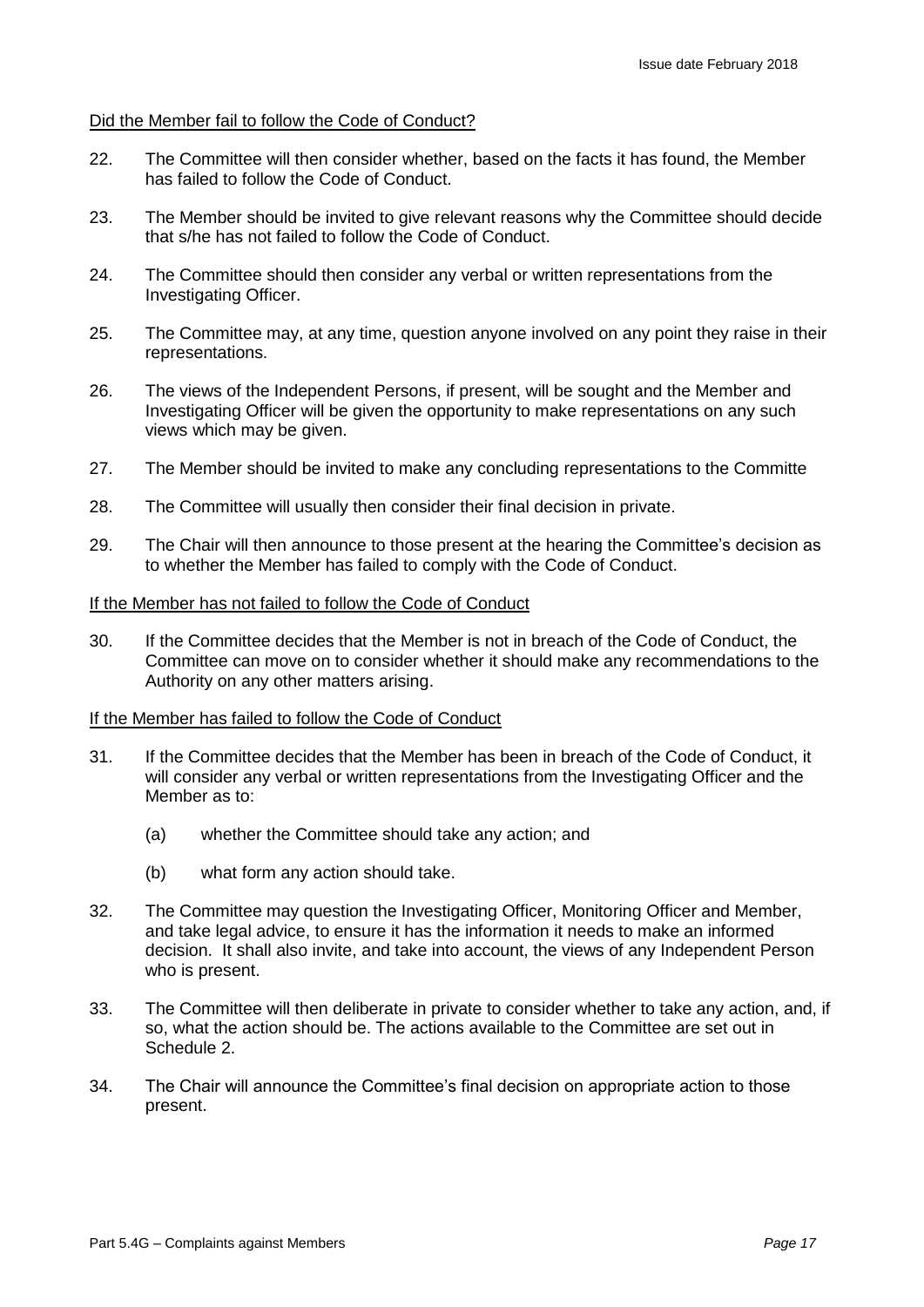#### Recommendations to the Authority

35. After considering any verbal or written representations from the Monitoring Officer and/or the Investigating Officer, the Committee will consider whether it should make any recommendations to the Council and/or any relevant parish council, with a view to better promoting high standards of conduct among their members in light of the facts of the case which has been heard.

#### The written decision

36. The Committee will announce its decision on the day. It will issue a full written decision as soon as reasonably possible after the end of the hearing.

#### Further information

37. At any stage prior to the conclusion of the hearing, the Committee may adjourn the hearing (on one occasion only) to require the Monitoring Officer to seek further information or undertake further investigation on any point specified by the Committee.